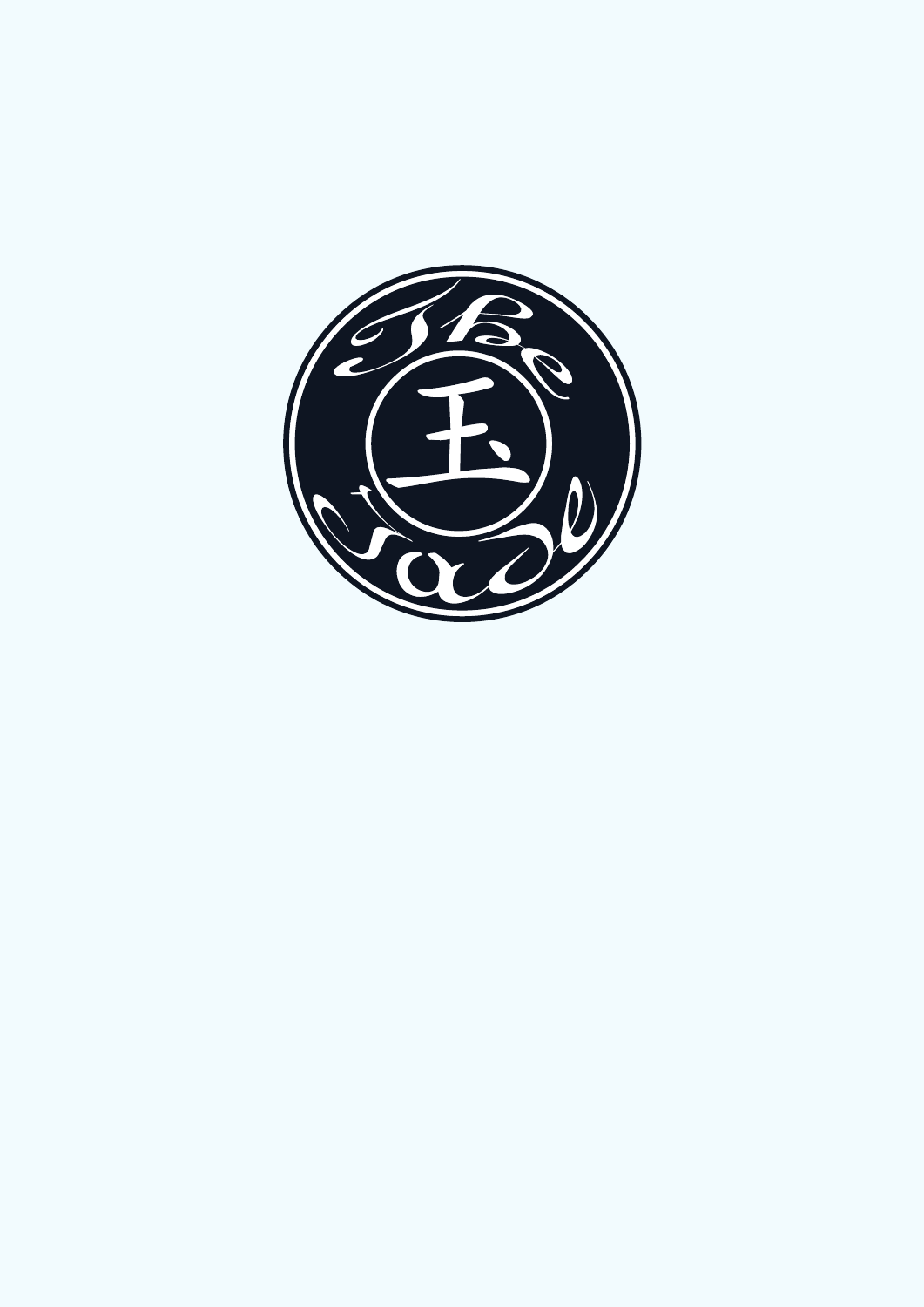

Our menu may contain allergens. If you are intolerent or suffer from food allergies, please inform a member of staff.

Minimum charge £15pp during the evening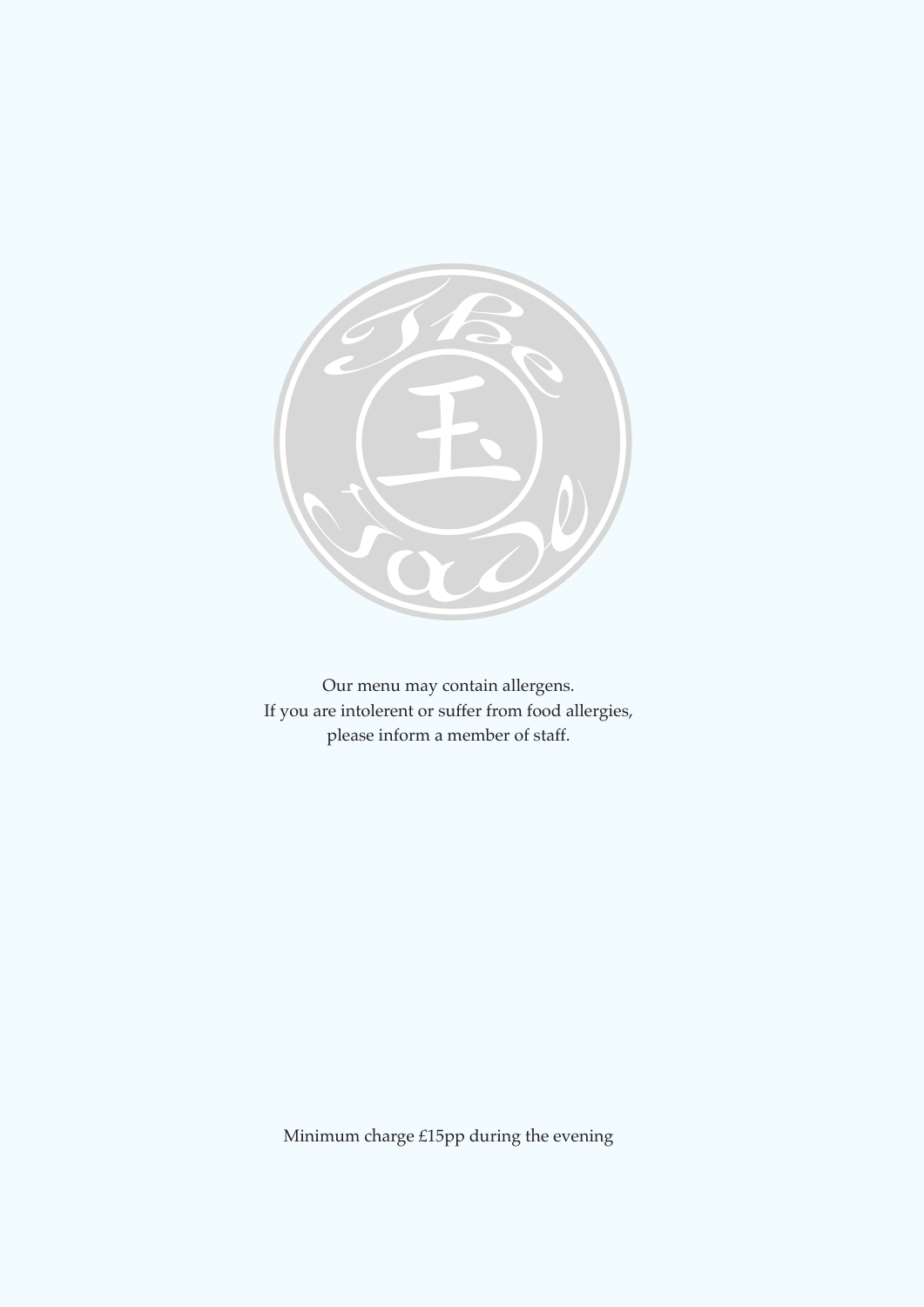## *Recommended Banquet Menu*

Minimum for 4 People

## **£40 PER PERSON**

### **STARTER**

**HOUSE SPECIAL MIXED HORS D'OEUVRES** Specially prepared by our chef

#### **SECOND COURSE**

### **CRISPY AROMATIC DUCK WITH TRIMMINGS**

### **MAIN COURSE**

### **SIZZLING MIXED SEAFOOD IN BLACK BEAN SAUCE (PRAWNS, SCALLOPS & SQUID)**

### **FRIED CHICKEN BREAST IN LEMON SAUCE**

### **CHARGRILLED TENDERLOIN OF BEEF IN TERIYAKI SAUCE**

#### **SEASONAL MIXED VEGETABLES**

#### **SPECIAL FRIED RICE**

All prices inclusive of VAT. A discretional 10% service charge will be added to your final bill.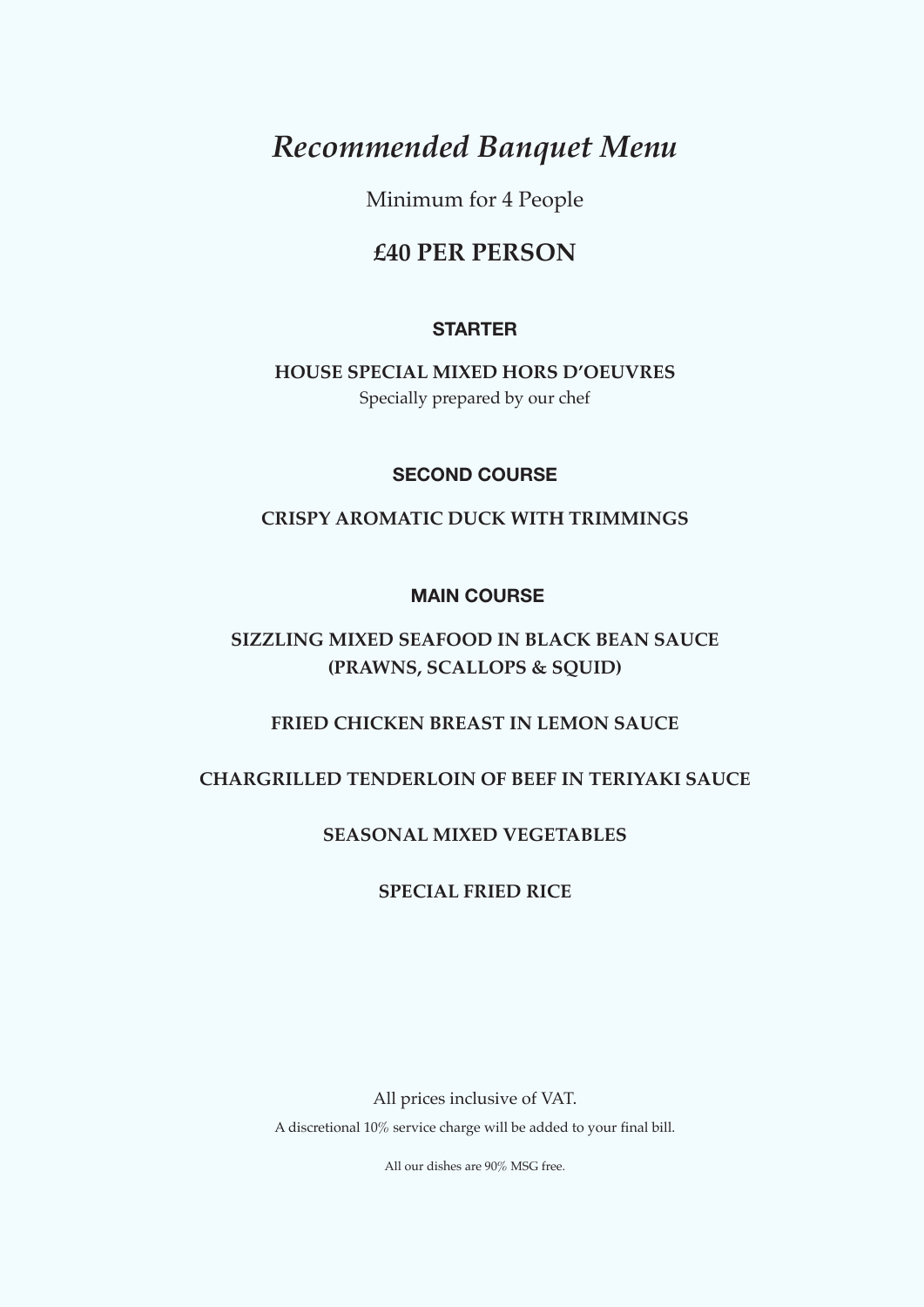## *MENU PRIX FIXE*

### *DINNER FOR TWO OR MORE*

### **£37 PER PERSON**

**HOUSE SPECIAL MIXED HORS D'OEUVRES**

 $000-$ 

**CRISPY AROMATIC DUCK WITH TRIMMINGS**

 $000$  —

**PRAWNS WITH GINGER & SPRING ONION**

**CHICKEN WITH BLACK BEAN SAUCE**

**CRISPY SHREDDED CHILLI BEEF**

**SEASONAL MIXED VEGETABLES**

**FRIED RICE**

 $000$  —

All dishes are not changeable.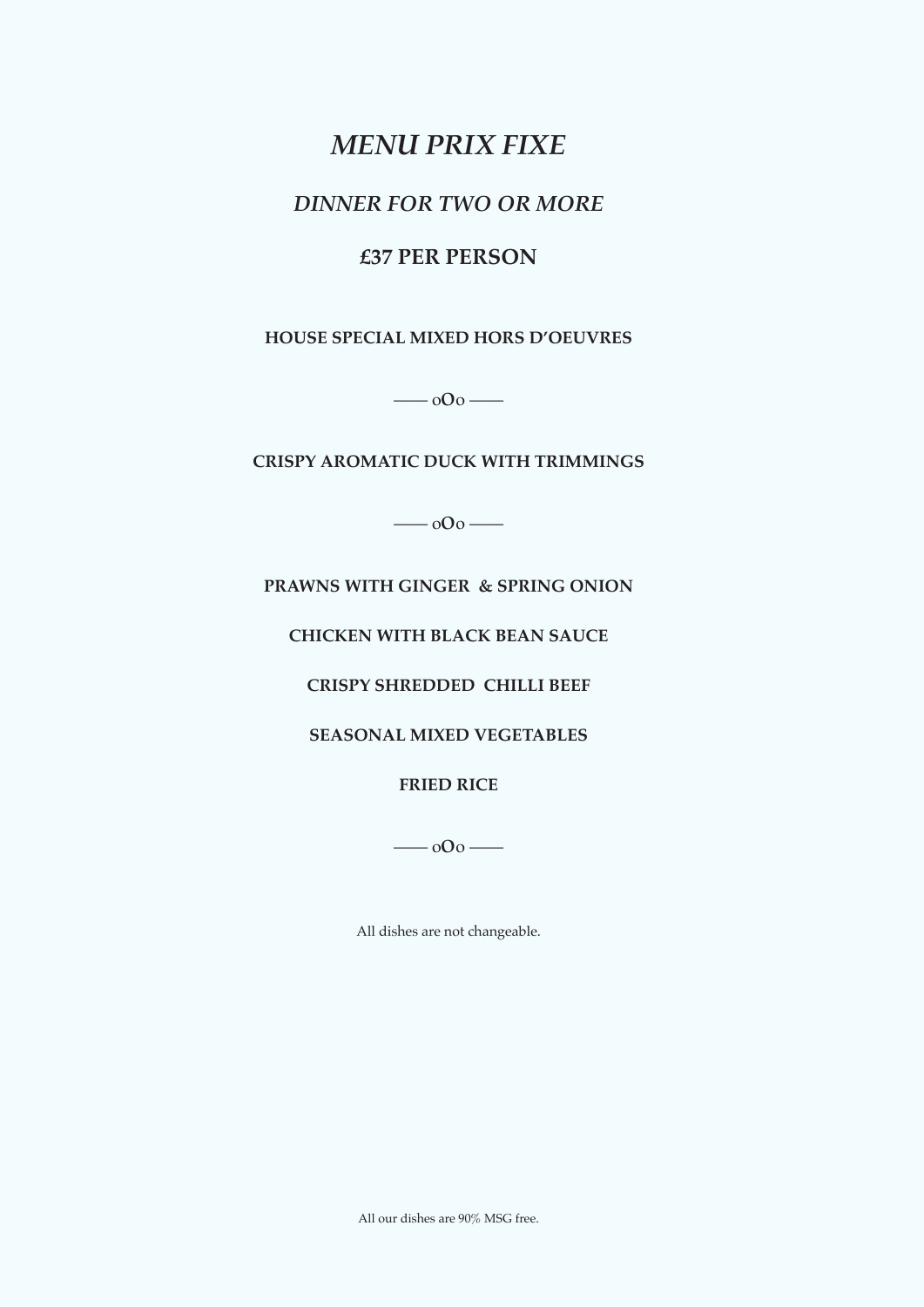# *APPETISERS*

| 1.  | <b>GOURMET MIXED HORS D'OEUVRES</b><br>Five different starters for your palate (Consisting of Sesame Prawns on Toast, Spare Ribs,<br>Vegetarian Mini Spring Rolls, Satay Chicken and Seaweed), |                   |             |
|-----|------------------------------------------------------------------------------------------------------------------------------------------------------------------------------------------------|-------------------|-------------|
|     | Price is per person (min, two persons)                                                                                                                                                         | Per person £15.00 |             |
| 2.  | <b>STEAM DIM SUM BASKETS</b>                                                                                                                                                                   |                   | £9.50       |
| 3.  | <b>FRIED SEAWEED</b><br>Rich in protein, this is a favourite dish                                                                                                                              |                   | £9.00       |
| 4.  | DEEP FRIED SOFT SHELL CRAB<br>With Spiced Salt and Chilli                                                                                                                                      |                   | Each £15.50 |
| 5.  | <b>TEMPURA PRAWNS</b><br>(Served with soy dipping sauce)                                                                                                                                       |                   | £13.50      |
| 6.  | <b>SESAME PRAWNS ON TOAST</b><br>Minced Prawns sprinkled with Sesame Seeds                                                                                                                     |                   | £10.50      |
| 7.  | <b>SAUTE PRAWNS</b><br>Peeled Prawns, shallow fried with Garlic & Pepper                                                                                                                       |                   | £10.50      |
| 8.  | <b>BUTTERFLY PRAWNS</b><br>(With breadcrumb)                                                                                                                                                   |                   | £10.50      |
| 9.  | <b>GARLIC CHILLI PRAWNS</b>                                                                                                                                                                    |                   | £10.50      |
| 10. | STEAMED SUI MAI DUMPLINGS<br>(With minced Pork and Prawns)                                                                                                                                     |                   | £9.50       |
| 11. | STEAMED PORK DUMPLINGS<br>(Siu Loong Bun)                                                                                                                                                      |                   | £9.50       |
| 12. | <b>GRILLED PEKING PORK DUMPLINGS</b><br>With Vinegar and Ginger Sauce                                                                                                                          |                   | £9.50       |
| 13. | <b>GYOZA</b><br>Japenese Dumplings (Chicken or Vegetable)                                                                                                                                      |                   | £9.50       |
| 14. | <b>SPARE RIBS</b><br>Barbecued • Fruity Sauce • Salt & Peppercorn                                                                                                                              |                   | £10.50      |
| 15. | <b>CRISPY PORK CHUNKS</b><br>Deep fried Pork with rich seasoning                                                                                                                               |                   | £10.00      |
| 16. | <b>CRISPY SPRING ROLLS (2)</b>                                                                                                                                                                 |                   | £9.00       |
| 17. | <b>VEGETARIAN MINI SPRING ROLLS (6)</b>                                                                                                                                                        |                   | £8.50       |
| 18. | <b>STEAMED EDAMAME</b><br>Green Soya Beans with Sea Salt                                                                                                                                       |                   | £8.50       |

All sauces @ £3.50 (Regular) £5.00 (Large)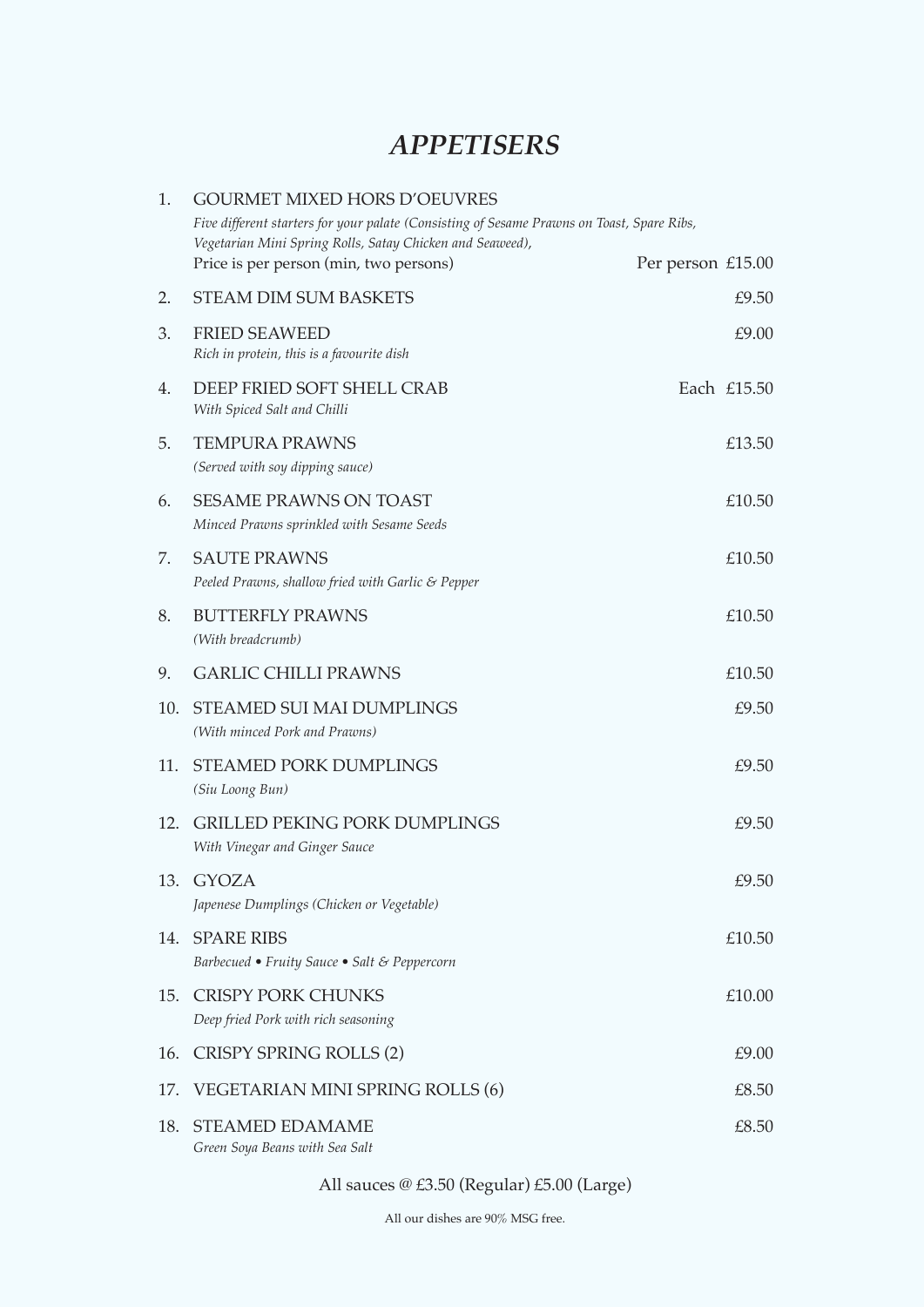| 19. LETTUCE WRAPPED CHICKEN<br>Minced Chicken sauteéd with Mushrooms, Water Chestnuts and Bamboo Shoots            | f10.00            |
|--------------------------------------------------------------------------------------------------------------------|-------------------|
| <b>SMOKED CHICKEN</b><br>Shredded Chicken fried in a light batter and sprinkled with Szechuan seasoning            | £10.50            |
| SATAY CHICKEN OR BEEF<br>A highly spiced South Sea dish, rather hot                                                | £12.00            |
| 21a. SATAY MUSHROOMS                                                                                               | £10.00            |
| MARINATED DUCK SHREDDED WITH SPRING ONION<br>Delicious!                                                            | £10.00            |
| CRISPY FRIED SQUID                                                                                                 | £10.50            |
| <b>STEAMED SCALLOP</b> (minimum 2 scallops)<br>With Chilli and Basil or Black Beans and Chilli in light Soya Sauce | Seasonal<br>Price |
| <b>PRAWN CRACKERS</b>                                                                                              | £3.50             |
| 26. THAI SPICY PRAWN CRACKERS                                                                                      | £4.50             |
|                                                                                                                    |                   |

# *IN BETWEEN*

|     | 27. LOBSTER BAKED WITH GINGER & SPRING ONIONS<br>ON A BED OF NOODLES (Min 24 hours advance notice required) |                          | Seasonal<br>Price          |
|-----|-------------------------------------------------------------------------------------------------------------|--------------------------|----------------------------|
| 28. | <b>CRISPY DUCK</b><br>Rolled in Pancake with sliced Cucumber,<br>Spring Onion and Hoisin sauce              | Quarter<br>Half<br>Whole | £16.50<br>£31.00<br>£59.50 |
| 29. | <b>CRISPY FRAGRANT LAMB</b><br>Served with Plum Sauce and Lettuce Wraps                                     |                          | £16.50                     |
|     | 29a. MOCK CRISPY DUCK (Vegetarian)                                                                          |                          | £16.5()                    |

# *SOUPS*

|     | 30. HOT & SOUR SOUP<br>Hot & Sour Soup with Chilli. Favourite dish of Northern China | £8.00 |
|-----|--------------------------------------------------------------------------------------|-------|
| 31. | <b>CREAM OF CHICKEN AND SWEETCORN SOUP</b>                                           | £8.00 |
| 32. | CREAM OF CRABMEAT AND SWEETCORN SOUP                                                 | £8.50 |
| 33. | WAN TUN SOUP<br>Minced Pork wrapped in fine Thin Chinese Ravioli and softly boiled   | £8.50 |
| 34. | TOM YAM GAI - THAI SPICY SOUP WITH CHICKEN                                           | £8.50 |
| 35. | TOM YAM GOONG - THAI SPICY SOUP WITH PRAWNS                                          | f9.00 |
|     |                                                                                      |       |

All sauces @ £3.50 (Regular) £5.00 (Large)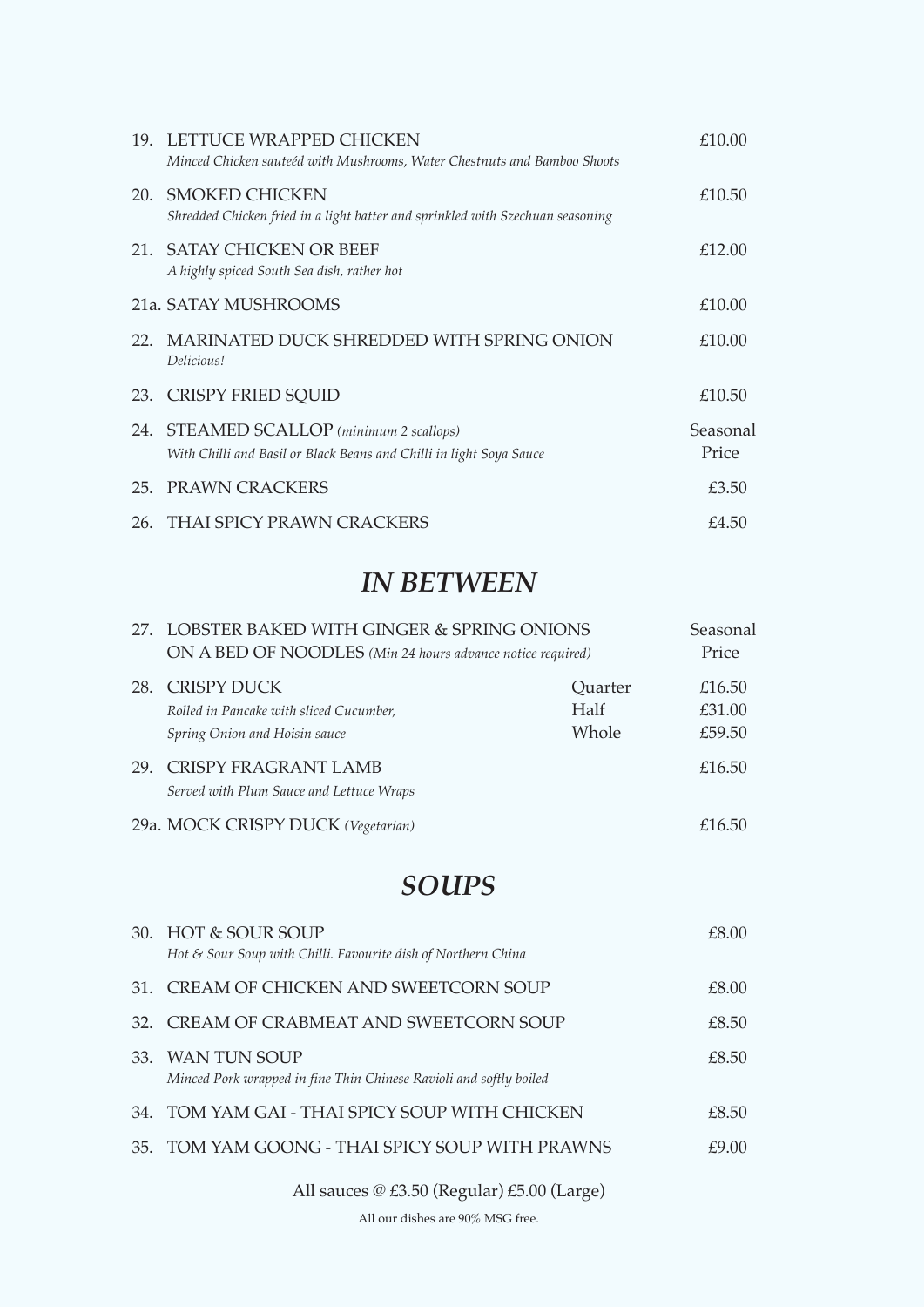# *ENTRéE*

| 36. | <b>STEAMED SEA BASS</b><br>• With Ginger & Spring Onion<br>• With Black Bean Sauce                     | £29.00 |
|-----|--------------------------------------------------------------------------------------------------------|--------|
| 37. | <b>THAI CHILLI FISH</b>                                                                                | £25.00 |
| 38. | FRIED SCALLOPS WITH ASPARAGUS                                                                          | £15.00 |
| 39. | FRIED SCALLOPS WITH BLACK BEAN SAUCE                                                                   | £15.00 |
| 40. | SIZZLING SCALLOPS WITH GINGER & SPRING ONION                                                           | £15.50 |
| 41. | <b>SAMBAL PRAWNS (HOT)</b><br>(Malaysian Chilli Paste)                                                 | £14.00 |
| 42. | PRAWNS WITH ASPARAGUS                                                                                  | £14.00 |
| 43. | <b>SWEET &amp; SOUR PRAWNS</b>                                                                         | £14.00 |
| 44. | <b>KUNG PO PRAWNS</b><br>Hot & spicy sauce                                                             | £14.00 |
| 45. | <b>SZECHUAN PRAWNS</b><br>Tastes sour, hot & spicy                                                     | £14.00 |
| 46. | PRAWNS WITH BLACK BEAN SAUCE<br>Gently fried with Black Bean, Garlic, favourite dish of Southern China | £14.00 |
| 47. | PRAWNS WITH GINGER & SPRING ONION                                                                      | £14.00 |
| 48. | THAI SPICY GARLIC PRAWNS                                                                               | £14.00 |
| 49. | THAI SPICY PRAWNS WITH BASIL & CHILLI                                                                  | £14.00 |
| 50. | <b>SEASPICE PRAWNS</b>                                                                                 | £14.00 |
| 51. | SIZZLING PRAWNS IN SATAY SAUCE                                                                         | £15.00 |
| 52. | SLICE OF ROAST DUCK WITH BEANSPROUTS                                                                   | £11.50 |
| 53. | CHARGRILLED CHICKEN IN TERIYAKI SAUCE                                                                  | £12.50 |
| 54. | <b>SZECHUAN CHICKEN</b><br>Gently fried with Chilli sauce                                              | £11.00 |
| 55. | CHICKEN WITH CASHEW NUTS                                                                               | £11.00 |
| 56. | CHICKEN WITH BLACK BEAN SAUCE<br>Shallow fried breast of Chicken with a touch of Garlic                | £11.00 |
| 57. | <b>SWEET &amp; SOUR CHICKEN</b>                                                                        | £11.00 |
| 58. | FRIED CHICKEN BREAST IN LEMON SAUCE                                                                    | £11.00 |

All sauces @ £3.50 (Regular) £5.00 (Large)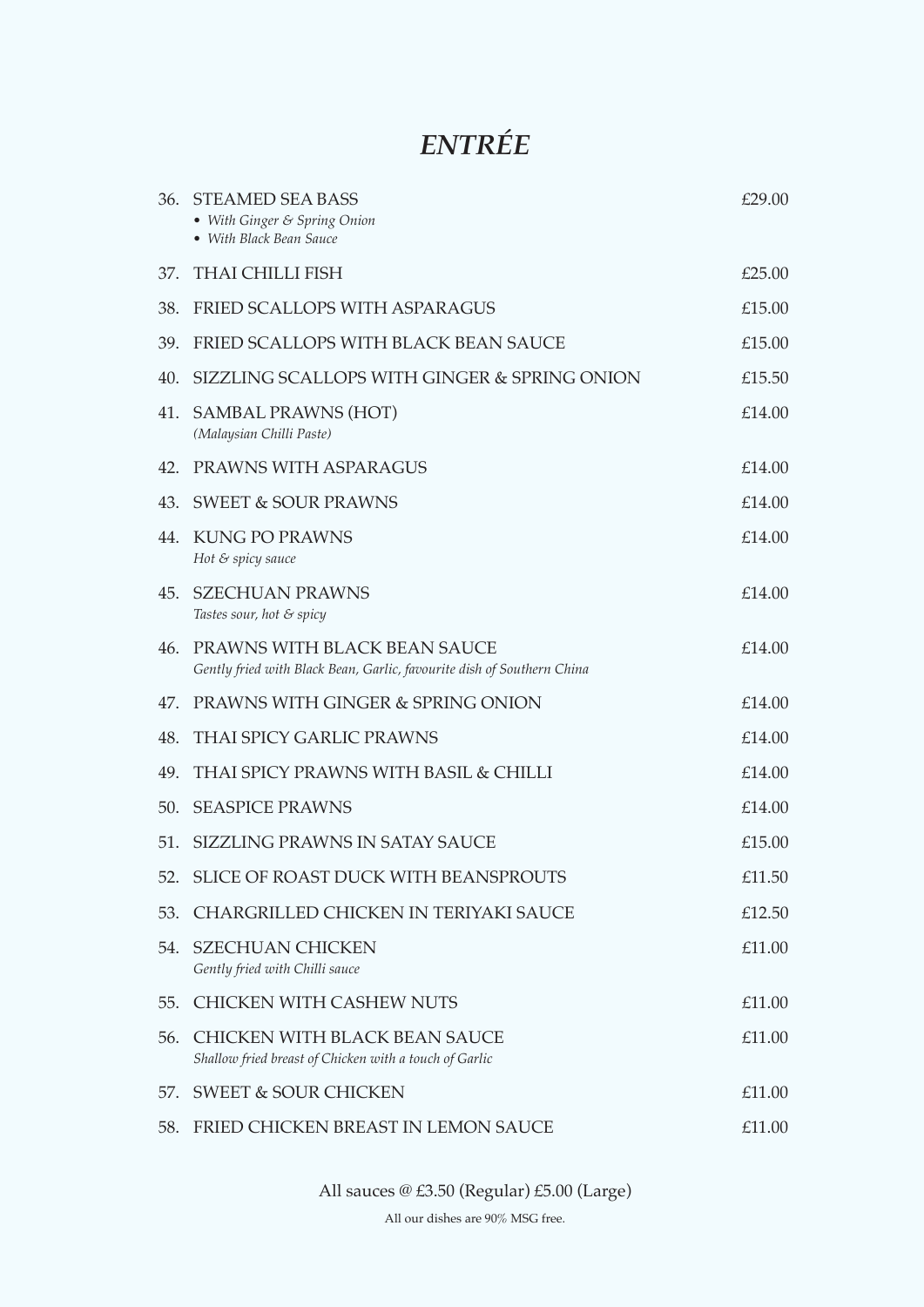| 59. | <b>SAMBAL CHICKEN (HOT)</b><br>(Malaysian Chilli Paste)                                                       | £11.00                     |
|-----|---------------------------------------------------------------------------------------------------------------|----------------------------|
| 60. | THAI SPICY GARLIC CHICKEN                                                                                     | £11.00                     |
| 61. | THAI SPICY CHICKEN WITH BASIL & CHILLI                                                                        | £11.00                     |
| 62. | SIZZLING CHICKEN IN SATAY SAUCE                                                                               | £11.00                     |
| 63. | CRISPY SHREDDED CHILLI BEEF<br>Deep fried with a taste of sweetness                                           | £11.00                     |
| 64. | SIZZLING BEEF WITH BLACK BEAN SAUCE<br>Gently fried with Black Bean, Garlic, favourite dish of Southern China | £12.00                     |
| 65. | <b>SIZZLING BEEF</b><br>Sliced Beef with Ginger and Spring Onion served on a Hot Iron Pan                     | £12.00                     |
| 66. | <b>BEEF WITH CASHEW NUTS</b>                                                                                  | £11.00                     |
| 67. | <b>SAMBAL BEEF (HOT)</b><br>(Malaysian Chilli Paste)                                                          | £11.00                     |
| 68. | <b>HOT AND SPICEY BEEF</b>                                                                                    | £11.00                     |
| 69. | SIZZLING FILLET STEAK WITH FRUITY SAUCE "CHINESE STYLE"                                                       | £16.00                     |
| 70. | SIZZLING SLICED FILLET STEAK WITH BLACK PEPPER SAUCE                                                          | £16.00                     |
| 71. | CHARGRILLED TENDERLOIN OF BEEF IN TERIYAKI SAUCE                                                              | £16.50                     |
| 72. | PORK CHUNKS WITH FRUITY SAUCE                                                                                 | £11.00                     |
| 73. | <b>SWEET &amp; SOUR PORK</b>                                                                                  | £11.00                     |
| 74. | ROAST PORK WITH HONEY (CHAR SUI)                                                                              | £11.50                     |
| 75. | <b>SIZZLING LAMB</b><br>Sliced Lamb with Ginger and Spring Onion served on a Hot Iron Pan                     | £12.00                     |
| 76. | <b>THAI GREEN CURRY</b><br>WITH CHICKEN<br>WITH BEEF<br><b>WITH PRAWNS</b>                                    | £11.50<br>£11.50<br>£14.00 |
| 77. | <b>THAI RED CURRY</b><br>WITH CHICKEN<br><b>WITH BEEF</b><br><b>WITH PRAWNS</b>                               | £11.50<br>£11.50<br>£14.00 |

All sauces @ £3.50 (Regular) £5.00 (Large)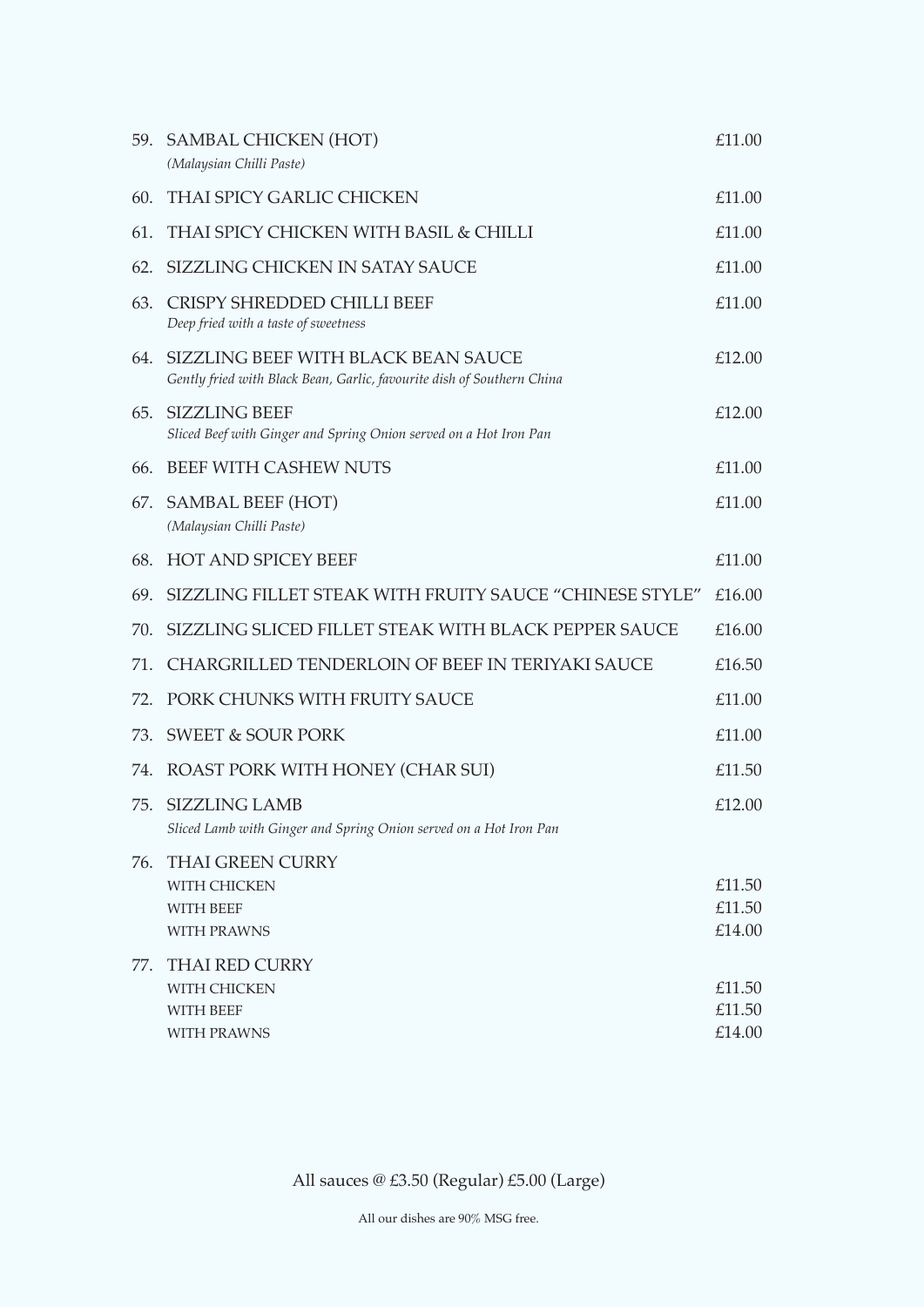| 78. KATSU JAPANESE CURRY (MILD) |        |
|---------------------------------|--------|
| <b>WITH CHICKEN</b>             | £11.50 |
| <b>WITH BEEF</b>                | £11.50 |
| WITH PRAWNS                     | £14.00 |
| 79. MALAYSIAN CURRY             |        |
| WITH CHICKEN                    | £11.50 |
| <b>WITH BEEF</b>                | £11.50 |
| WITH PRAWNS                     | £14.00 |
|                                 |        |

# *NOODLES & RICE*

|     | 80. YAKI UDON (Thick fried Noodles with Chicken and Vegetables)             | £11.00           |
|-----|-----------------------------------------------------------------------------|------------------|
|     | (Thick fried Noodles with Prawns and Vegetables)                            | £12.50           |
| 81. | <b>SINGAPORE NOODLES</b>                                                    | £11.00           |
|     | 82. PAD THAI GAI (WITH CHICKEN)<br>PAD THAI GOONG (WITH PRAWNS)             | £11.00<br>£12.50 |
| 83. | NOODLES MALAYSIAN STYLE                                                     | £10.50           |
|     | 84. NOODLES WITH CHICKEN                                                    | £10.50           |
|     | 85. NOODLES BEANSPROUTS                                                     | £7.50            |
|     | 86. NASI GORENG<br>Malaysian fried rice with roast pork and shrimps (spicy) | £8.00            |
| 87. | <b>SPECIAL FRIED RICE</b>                                                   | £8.00            |
| 88. | FRIED RICE WITH DICED VEGETABLES                                            | £7.50            |
| 89. | <b>FRIED RICE</b>                                                           | £6.50            |
|     | 90. STEAMED RICE                                                            | £5.50            |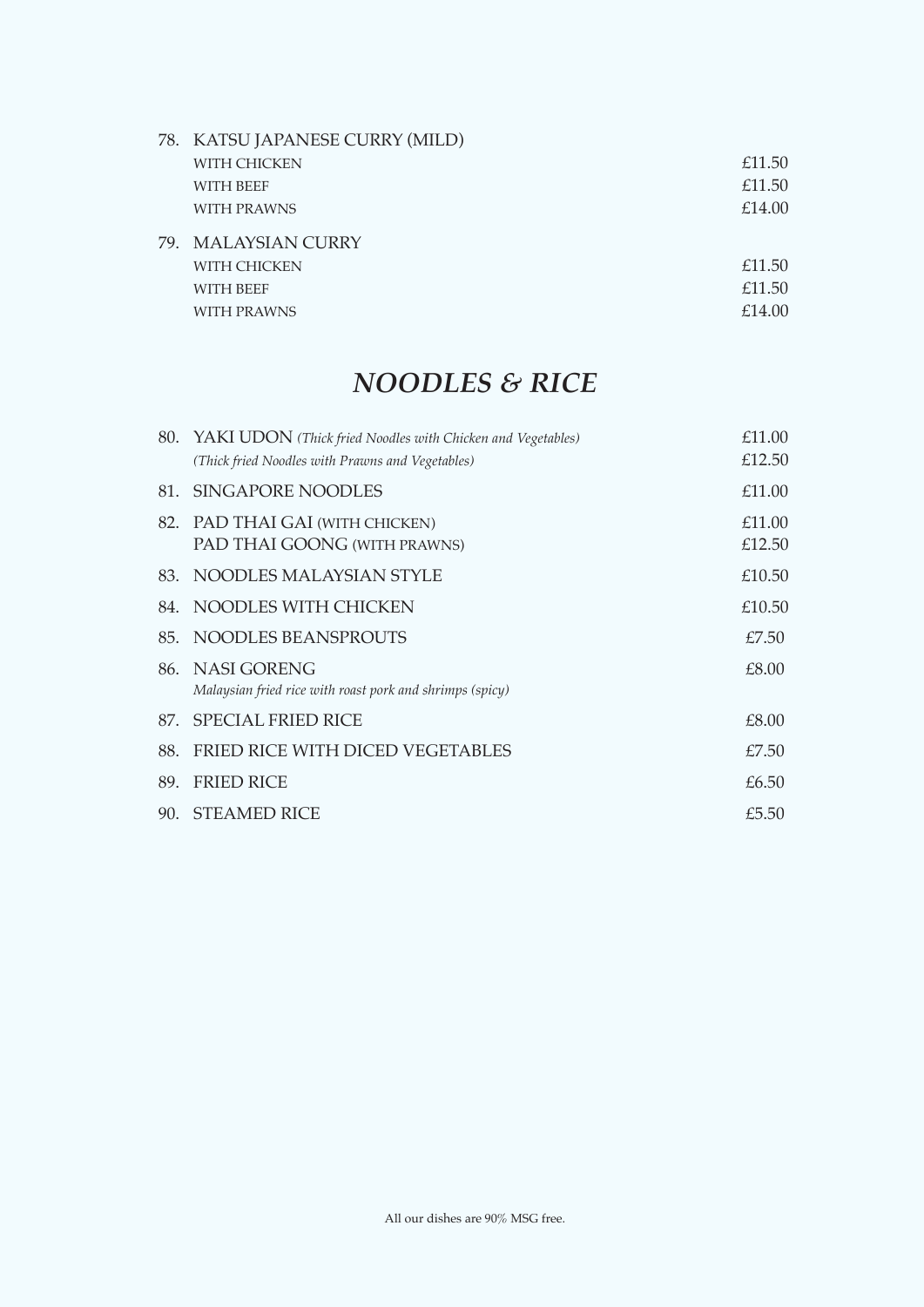## *VEGETABLES*

| 91  | <b>TEMPURA VEGETABLES</b>                                                                    | £9.50  |
|-----|----------------------------------------------------------------------------------------------|--------|
| 92. | STUFFED AUBERGINE WITH MINCED PRAWNS<br>With Black Bean Sauce (Not suitable for vegetarians) | £12.50 |
| 93. | <b>SEA SPICE AUBERGINE</b>                                                                   | £8.50  |
| 94. | MA-PO CHILLI BEAN CURD (HOT & SPICY)                                                         | £8.50  |
| 95. | FRIED TOFU IN BLACK BEAN SAUCE                                                               | £8.50  |
| 96. | <b>SZECHUAN STYLED TOFU</b>                                                                  | £8.50  |
| 97. | PAK CHOI<br>(In oyster sauce or garlic sauce)                                                | f8.00  |
| 98. | <b>SZECHUAN STYLED FRENCH BEANS</b>                                                          | £8.50  |
| 99. | FRENCH BEAN WITH GARLIC AND SOYA SAUCE                                                       | £8.50  |
|     | 100. BROCOLI IN OYSTER SAUCE                                                                 | £8.00  |
|     | 101. SALT AND PEPPERCORN ASPARAGUS<br>(With garlic and chilliI)                              | f9.00  |
|     | 102. SALT AND PEPPERCORN COURGETTES<br>(With garlic and chilliI)                             | £9.00  |
|     | 103. BEAN SPROUTS                                                                            | £7.00  |
|     | 104. MIXED VEGETABLES                                                                        | f7.00  |

# *VEGETARIAN MAIN COURSE*

All Mock Chicken dishes are made with soya

| 105. MOCK CHICKEN WITH BLACK BEAN SAUCE | £11.00    |
|-----------------------------------------|-----------|
| 106. MOCK CHICKEN IN SZECHUAN SAUCE     | £11.00    |
| 107. MOCK CHICKEN WITH CASHEW NUTS      | $f$ 11.00 |
| 108. SWEET AND SOUR MOCK CHICKEN        | f11.00    |
| 109. HOT AND SPICY MOCK CHICKEN         | f1100     |